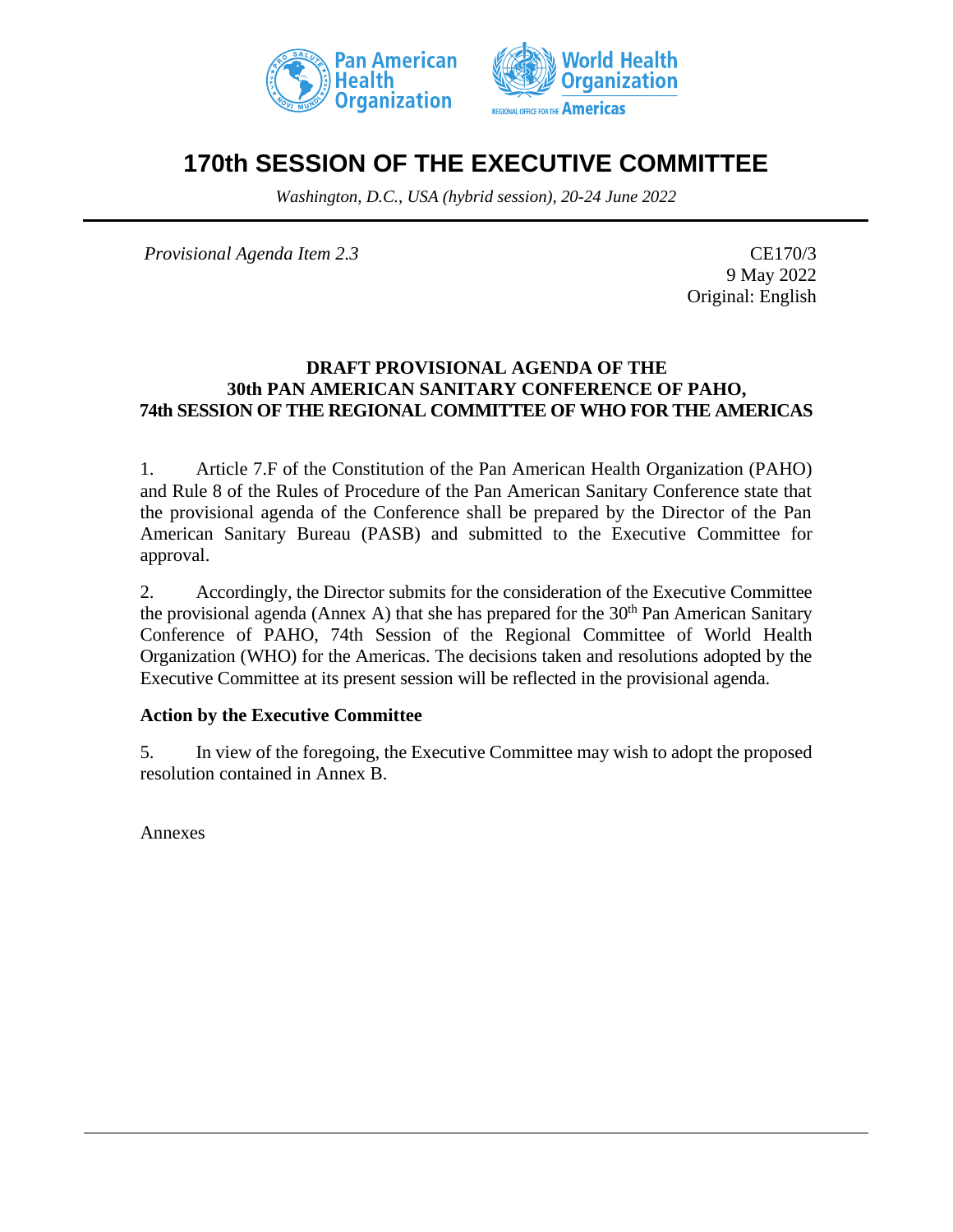



# **30th PAN AMERICAN SANITARY CONFERENCE**

# *74th SESSION OF THE REGIONAL COMMITTEE OF WHO FOR THE AMERICAS*

*Washington, D.C., USA, 26-30 September 2022*

CE170/3 Annex A

*Provisional Agenda Item 2.5* CSP30/1

9 May 2022 Original: English

# **PROVISIONAL AGENDA**

### **1. Opening of the Session**

#### **2. Procedural Matters**

- 2.1 Appointment of the Committee on Credentials *(Rule 32, Rules of Procedure of the Conference)*
- 2.2 Election of Officers *(Rule 17, Rules of Procedure of the Conference)*
- 2.3 Establishment of a Working Party to Study the Application of Article 6.B of the PAHO Constitution *(Rule 35, Rules of Procedure of the Conference)*
- 2.4 Establishment of the General Committee *(Rule 33, Rules of Procedure of the Conference)*
- 2.5 Adoption of the Agenda *(Rule 11, Rules of Procedure of the Conference) (Resolution CE170.R\_\_)*

### **3. Constitutional Matters**

3.1 Annual Report of the President of the Executive Committee *(Article 4.F, PAHO Constitution)*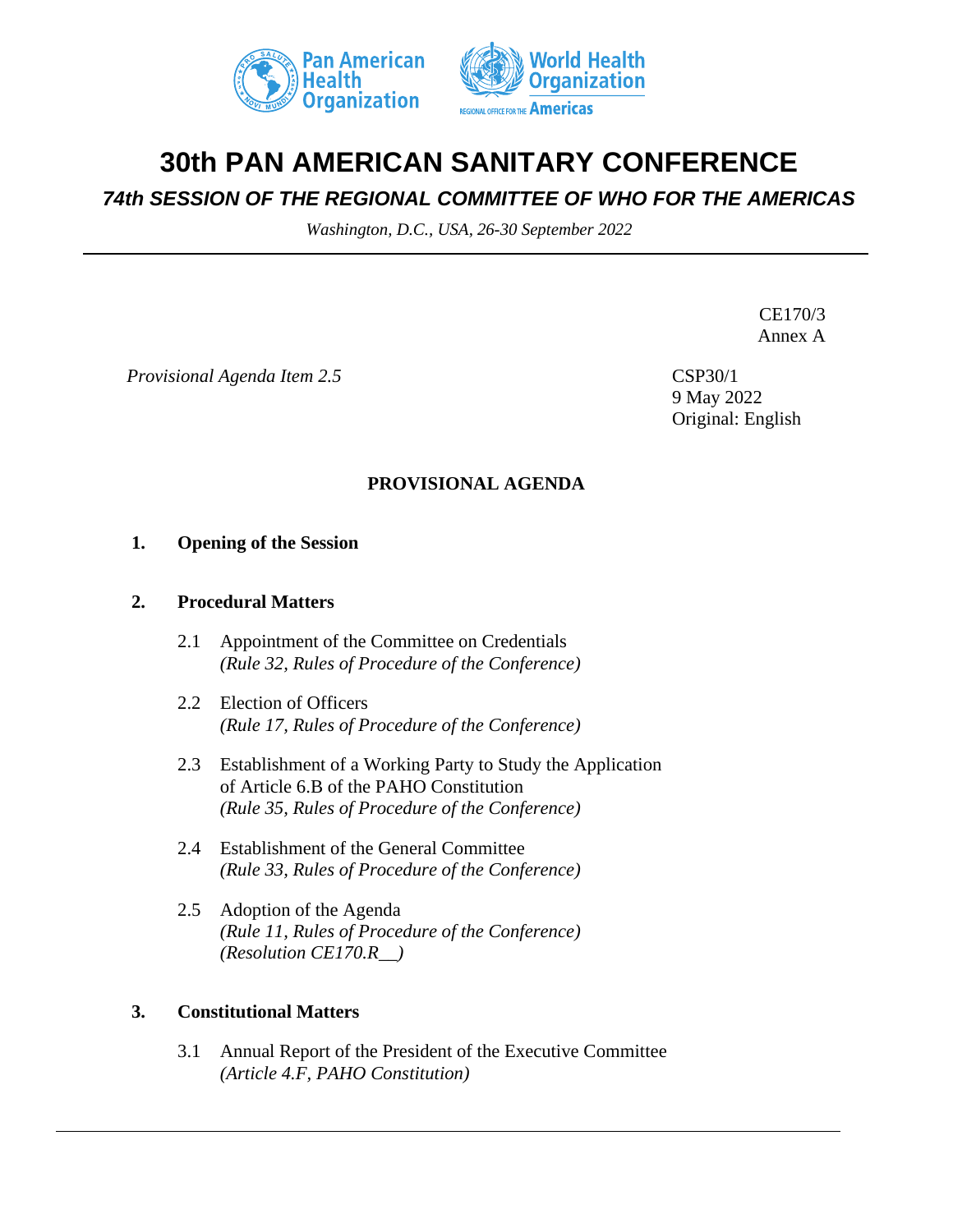# **3. Constitutional Matters** *(cont.)*

- 3.2 Reports of the Pan American Sanitary Bureau
	- a) Quinquennial Report 2018-2022 of the Director of the Pan American Sanitary Bureau *(Article 4.F, PAHO Constitution)*
	- b) Health in the Americas
- 3.3 Election of the Director of the Pan American Sanitary Bureau and Nomination of the Regional Director of the World Health Organization for the Americas *(Articles 4.E and 21.A, PAHO Constitution) (Article 52, WHO Constitution) (Rules 56 and 57, Rules of Procedure of the Conference)*
- 3.4 Election of Three Member States to the Executive Committee on the Expiration of the Periods of Office of Costa Rica, Haiti, and Mexico *(Articles 4.D and 15.A, PAHO Constitution)*

# **4. Program Policy Matters**

- 4.1 Program Budget of the Pan American Health Organization 2022-2023: Proposed Amendments *(Resolution CE170.R\_\_)*
- 4.2 Preliminary Report of the End-of-biennium Assessment of the PAHO Program Budget 2020-2021/First Interim Report on the Implementation of the PAHO Strategic Plan 2020-2025
- 4.3 Policy for Recovering Progress toward the Sustainable Development Goals with Equity through Action on the Social Determinants of Health and Intersectoral Work *(Resolution CE170.R\_\_)*
- 4.4 Policy for Improving Mental Health *(Resolution CE170.R\_\_)*
- 4.5 Policy on Integrated Care for Improved Health Outcomes *(Resolution CE170.R\_\_)*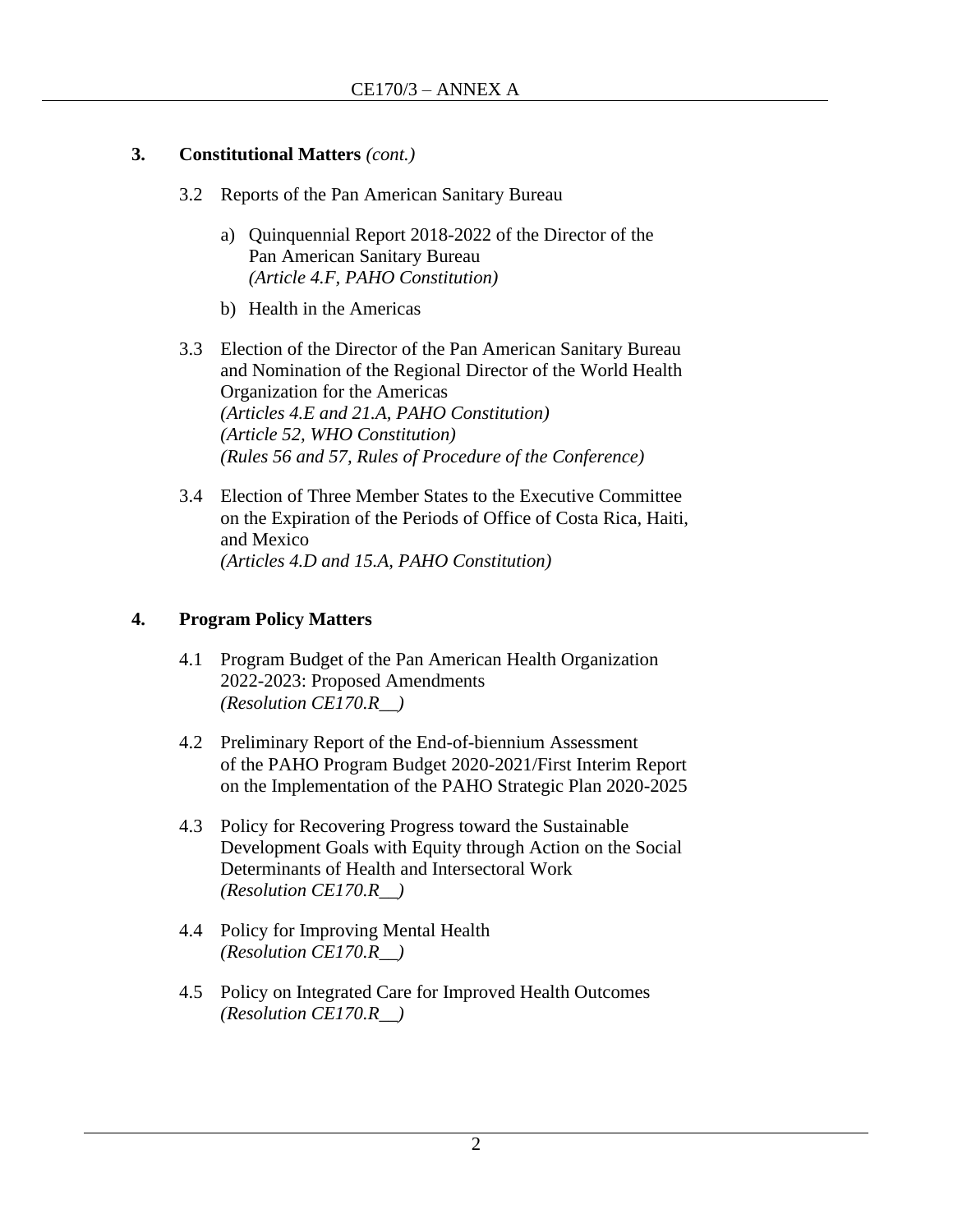# **4. Program Policy Matters** *(cont.)*

- 4.6 Policy to Strengthen National Regulatory Systems for Medicines and Other Health Technologies *(Resolution CE170.R\_\_)*
- 4.7 Strategy on Regional Genomic Surveillance for Epidemic and Pandemic Preparedness and Response *(Resolution CE170.R\_\_)*

## **5. Administrative and Financial Matters**

- 5.1 Report on the Collection of Assessed Contributions *(Resolution CE170.R\_\_)*
- 5.2 Financial Report of the Director and Report of the External Auditor for 2021
- 5.3 Amendments to the Financial Regulations and Financial Rules of PAHO *(Resolution CE170.R\_\_)*
- 5.4 Programming of the Budget Surplus *(Resolution CE170.R\_\_)*
- 5.5 Update on the Appointment of the External Auditor of PAHO for 2024-2025 and 2026-2027

### **6. Selection of Member States to Boards and Committees**

6.1 Selection of One Member State from the Region of the Americas Entitled to Designate a Person to Serve on the Joint Coordination Board of the UNICEF/UNDP/World Bank/ WHO Special Program for Research and Training in Tropical Diseases

# **7. Awards**

7.1 PAHO Award for Health Services Management and Leadership 2022 *(Resolution CE170.R\_\_)*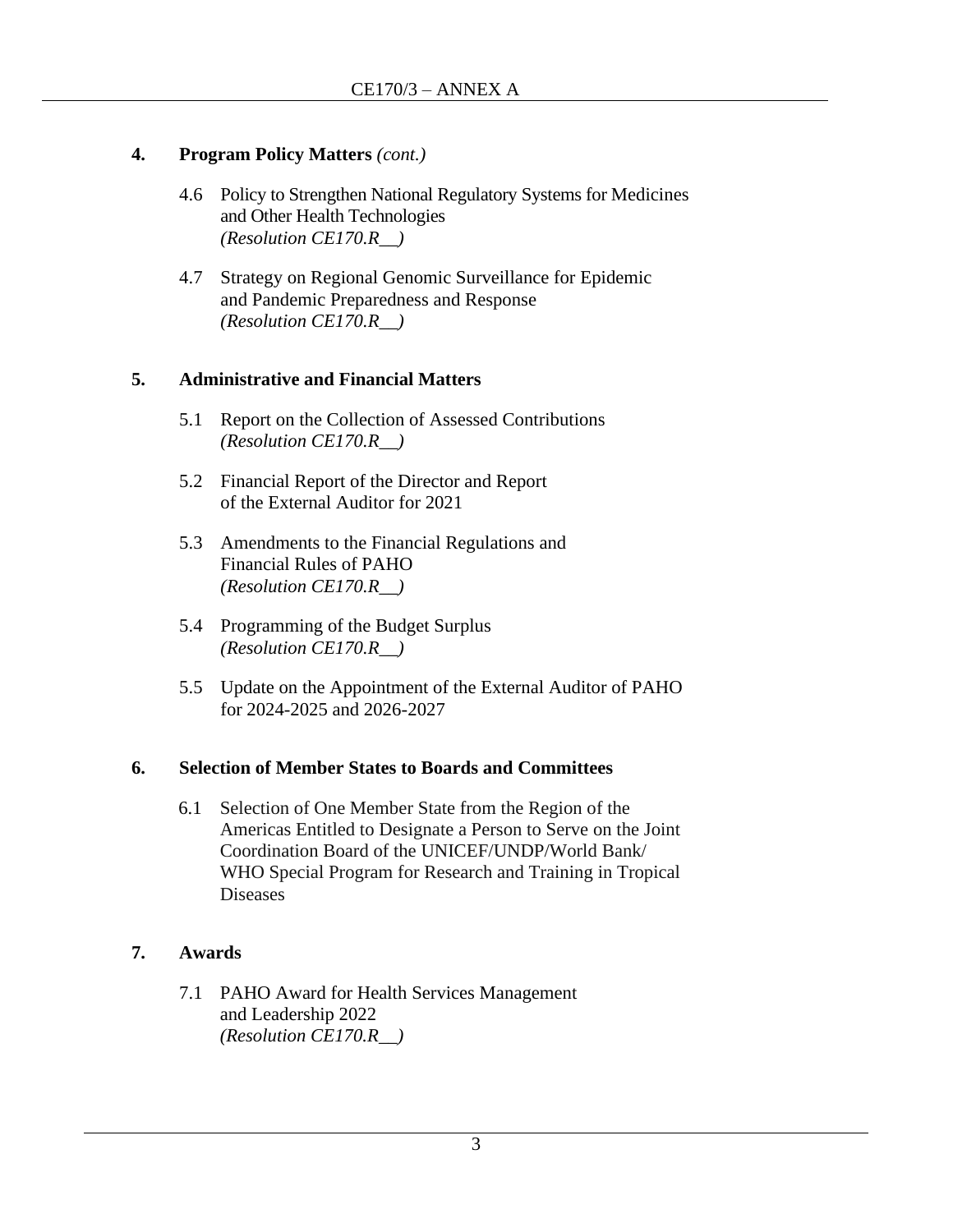### **8. Matters for Information**

- 8.1 Update on the COVID-19 Pandemic in the Region of the Americas *(Resolution CD58.R9 [2020])*
- 8.2 Report on Strategic Issues between PAHO and WHO
- 8.3 Regional Consultation on the Programme Budget 2024–2025 of the World Health Organization
- 8.4 Implementation of the International Health Regulations
- 8.5 Monitoring of the Resolutions and Mandates of the Pan American Health Organization *(Resolution CD55.R11 [2016])*
- 8.6 Strategy and Plan of Action on Psychoactive Substance Use and Public Health: Final Report *(Resolution CD50.R2 [2010]) (Resolution CD51.R7 [2011])*
- 8.7 Strategy and Plan of Action on Epilepsy: Final Report *(Resolution CD51.R8 [2011])*
- 8.8 Plan of Action to Reduce the Harmful Use of Alcohol: Final Report *(Resolution CD51.R14 [2011])*
- 8.9 Strategy and Plan of Action on Urban Health: Final Report *(Resolution CD51.R4 [2011])*
- 8.10 Plan of Action for Disaster Risk Reduction 2016-2021: Final Report *(Resolution CD55.R10 [2016])*
- 8.11 Health Technology Assessment and Incorporation into Health Systems: Final Report *(Resolution CSP28.R9 [2012])*
- 8.12 Progress Reports on Technical Matters:
	- A. Plan of Action for Cervical Cancer Prevention and Control 2018-2030: Progress Report *(Resolution CD56.R9 [2018])*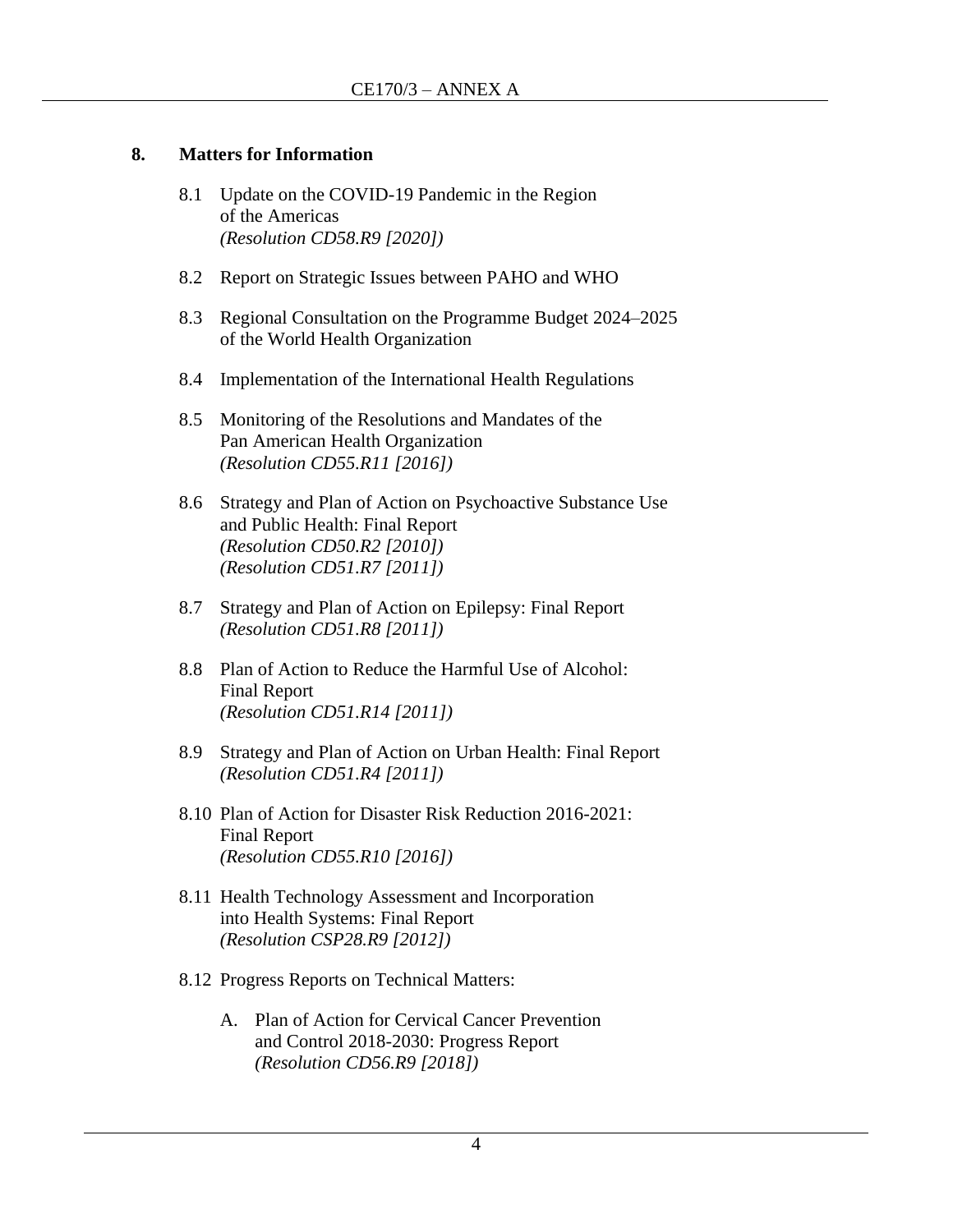## **8. Matters for Information** *(cont.)*

- 8.12 Progress Reports on Technical Matters: *(cont.)*
	- B. Plan of Action for Women's, Children's, and Adolescents' Health 2018-2030: Progress Report *(Resolution CD56.R8 [2018])*
	- C. Plan of Action for Strengthening Information Systems for Health 2019-2023: Progress Report *(Resolution CD57.R9 [2019])*
	- D. Plan of Action for the Elimination of Industrially Produced Trans-Fatty Acids 2020-2025: Midterm Review *(Resolution CD57.R12 [2019])*
	- E. Access and Rational Use of Strategic and High-cost Medicines and Other Health Technologies: Progress Report *(Resolution CD55.R12 [2016])*
- 8.13 Resolutions and other Actions of Intergovernmental Organizations of Interest to PAHO:
	- A. Seventy-fifth World Health Assembly
	- B. Fifty-first Regular Session of the General Assembly of the Organization of American States
	- C. Subregional Organizations

# **9. Other Matters**

**10. Closure of the Session**